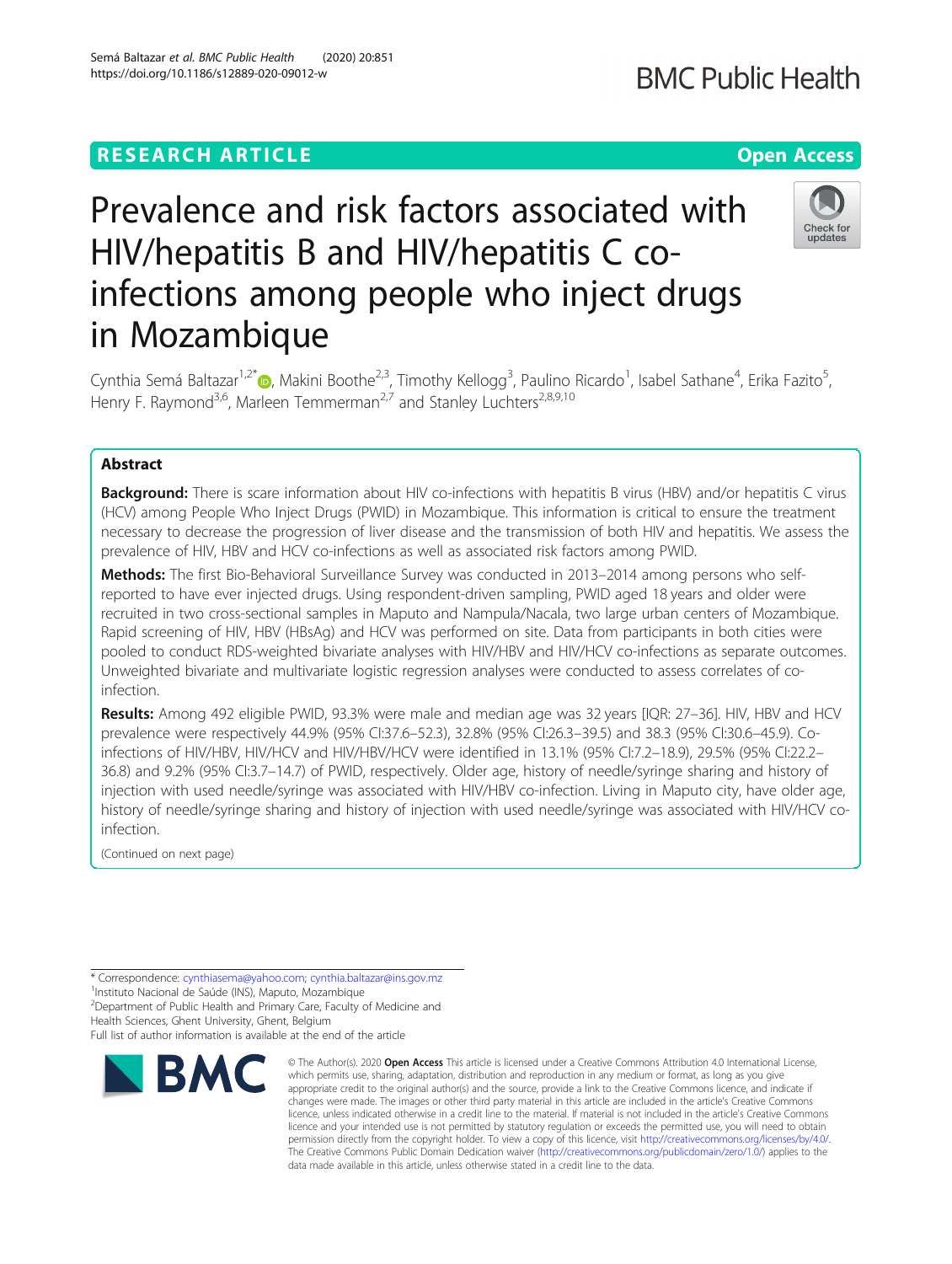#### (Continued from previous page)

**Conclusion:** There is a high burden of HBV and HCV among HIV-infected PWID in Mozambique. Our results highlight the need for targeted harm reduction interventions that include needle exchange programs and integrated services for the diagnosis and treatment of HIV, HBV and HCV to address these epidemics among PWID. Efforts should be made to strengthen ART coverage in the population as an important treatment strategy for both viruses.

Keywords: People who inject drugs, HIV, Hepatitis B, Hepatitis C, Co-infections, Respondent driven sampling, Mozambique

## Background

People who Inject Drugs (PWID) are among the most vulnerable to HIV infection, with an estimated prevalence of 17.8% globally and 8.3% in the Sub-Saharan African region [[1\]](#page-9-0). PWID are considered a key population for targeted HIV prevention and treatment efforts due to their illicit drug use and associated social stigma, which often makes it difficult to obtain information about this population and increases their vulnerability to HIV transmission [\[2,](#page-9-0) [3](#page-9-0)].

HIV ranks among one of the highest HIV prevalence rates among adults aged 15–49 years old age (13.2%), largely due to heterosexual transmission [\[4\]](#page-9-0). Although the 3rd National HIV Strategic Plan recognized PWID as a key population in 2010, there has been a lack of information about the population size, HIV prevalence and their utilization of health services [[5\]](#page-9-0). To address this gap, the first Bio-Behavioral Surveillance (BBS) survey among PWID was conducted in two main urban cities between 2013 and 2014, using respondent-driven sampling (RDS). This study estimated HIV prevalence at 50.1% in Maputo (95% CI: 40.1–59.0) and 19.9% in Nampula/Nacala (95% CI: 10.9–29.2), where the greater burden of HIV observed in the southern region is consistent with the dynamics of the HIV epidemic in the country  $[6, 7]$  $[6, 7]$  $[6, 7]$  $[6, 7]$ ,.

In addition to HIV, viral hepatitis remains an important global health issue, characterized by high prevalence, high burden of morbidity and mortality, and suboptimal diagnosis and management approaches [\[8](#page-9-0)–[10](#page-9-0)]. Viral hepatitis are the most common viral infections affecting PWIDs [[10](#page-9-0), [11](#page-9-0)]. HIV and viral hepatitis infections share common transmission routes, risk behaviors and their co-infection represents a serious global concern resulting in high mor-bidity and mortality rates [\[11,](#page-9-0) [12\]](#page-9-0). HIV infection affects the natural course of hepatitis B virus (HBV) and hepatitis C virus (HCV), promoting faster progression to chronicity, liver fibrosis, and malignancy [\[2](#page-9-0), [9](#page-9-0)–[11](#page-9-0)]. The BBS among PWID in Mozambique estimated HBV prevalence at 32.1 and 36.4%, and HCV prevalence at 44.6 and 7.0%, in Maputo and Nampula/Nacala respectively. Data about HBV and HCV among the general population in Mozambique is limited to a few studies in the southern region of the country [\[13,](#page-9-0) [14](#page-9-0)].

Global health targets to reduce HIV and viral hepatitis infections have been established [\[15,](#page-9-0) [16\]](#page-9-0). Strengthening the prevention and treatment of substance abuse, including narcotic drug abuse, is listed as one of the priorities of the United Nations 2030 Agenda for Sustainable Development Goals (Goal 3.5) [\[17\]](#page-9-0). Integrated harm reduction programs, in some countries have been designed to address the assumption that the prevention of HIV in PWID will also prevent hepatitis given their similar modes of transmission and high-risk populations.

PWID have the highest burden of HIV among key population groups in Mozambique and yet there continues to be lack of integrated prevention and treatment services [[18,](#page-9-0) [19](#page-9-0)]. In a country with one of the highest HIV prevalence rates in the world, understanding the epidemiology of HIV, HBV and HCV among PWID is critical in order to design effective and efficient prevention and treatment programs. Neglecting to implement targeted services has the potential to compromise the success of the overall HIV response in the country.

As such, the objective of this secondary analysis was to evaluate HIV/HBV and HIV/HCV co-infections among PWID in Mozambique and to assess associated risk factors. The findings from this paper emphasize the importance of focusing on the dynamics of this population and could also support the current drafting of the National Harm Reduction Plan. The population has the highest burden of HIV among key population groups and yet there continues to be lack of integrated services for HIV and viral hepatitis. Since Mozambique has one of the highest HIV prevalence rates in the world, neglecting to implement targeted services has the potential to compromise the success of HIV prevention and control programs in the country. The findings from this paper emphasize the importance of focusing on the dynamics of this population and could also support the current drafting of the National Harm Reduction Plan.

## Methods

## Study design, target population, recruitment, and sampling

We conducted a cross-sectional survey using RDS sampling methodology in the two urban cities of Maputo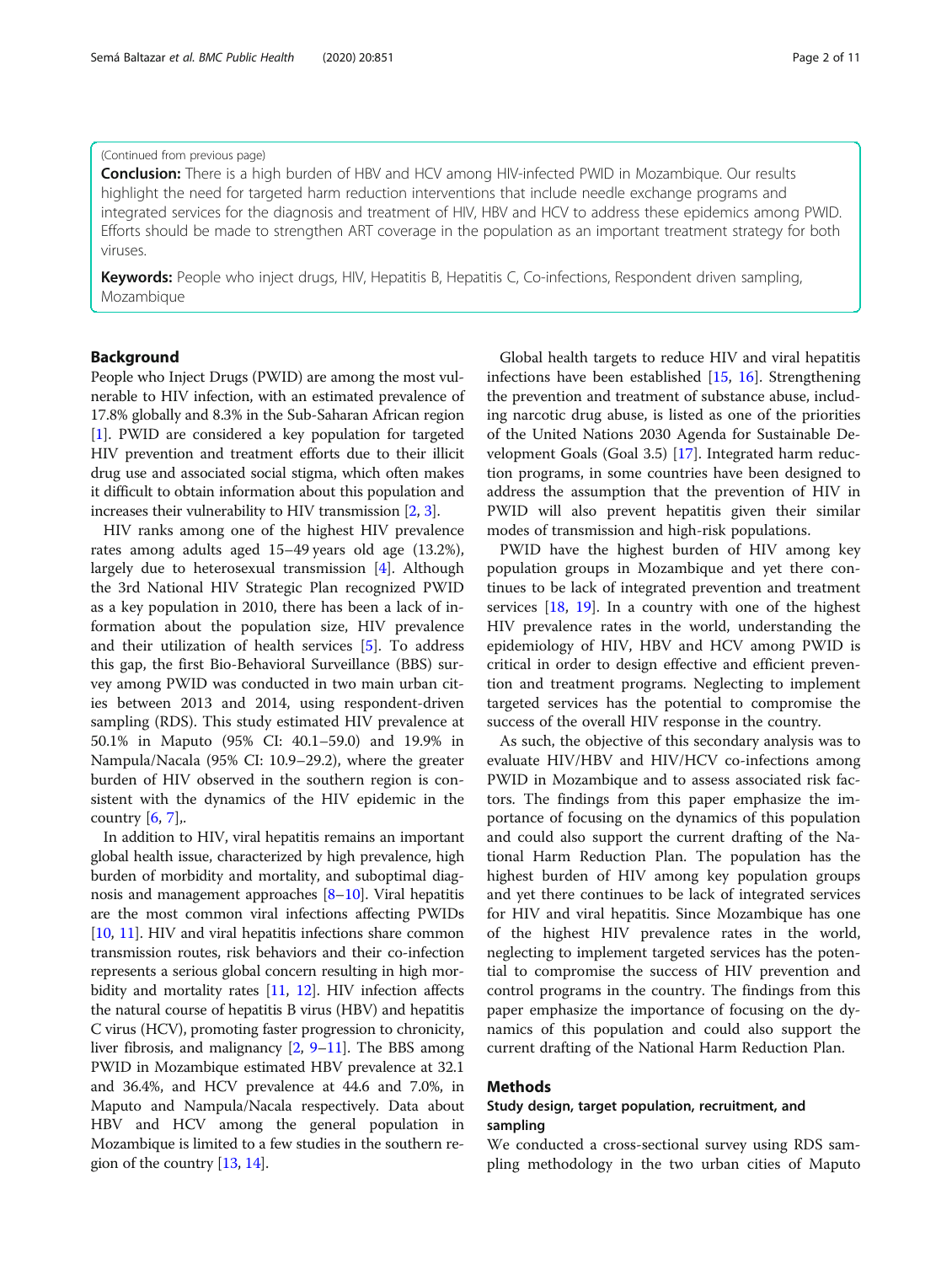and Nampula/Nacala, located in the South and North regions of Mozambique, respectively. This survey methodology has been widely used among hard-to-reach populations to estimate HIV prevalence and associated risk factors, and also to evaluate access and use of health services [\[6](#page-9-0), [7](#page-9-0), [20](#page-9-0)–[25\]](#page-9-0). Recruitment occurred between September 2013 and March 2014. The recruitment procedures have been published previously [[6,](#page-9-0) [7\]](#page-9-0).

Participants were be eligible for inclusion in the study, if they were at least 18 years of age; lived, worked or socialized in the survey area within the last 12 months; injected drugs without a medical prescription within the last 12 months (in December 2013, eligibility requirements were expanded to anyone who had ever injected drugs at any point in their lives to overcome recruitment challenges). They also needed to be in possession of a valid recruitment coupon and have and mental ability to provide written informed consent. Participants received a prevention and hygiene kit, 50 MZN (~\$2.50) in cash to compensate for transportation costs, and 50 MZN worth of mobile phone credit for every successfully referred peer who participated in the survey.

A behavioral questionnaire was administered, and blood sample collected for on-site rapid tests for HIV, HBV and HCV. The HIV rapid testing procedures adhered to the national algorithm using Determine™ HIV-1/2 (Alere, USA), followed by a confirmatory test using Uni-Gold HIV™ (Trinity Biotech, Ireland). The results of the rapid HIV tests, together with self-reported prior HIV-positive test results, were used to estimate HIV prevalence. On-site rapid HBV testing was done using Alere Determine® HbsAg (Abbott Laboratories, UK), to detect surface antigen, and HCV testing used SD Bioline HCV (Standard Diagnostics, Korea). Participants with reactive HbsAg results or HCV antibodies were considered as having an active HBV and HCV infection, respectively; none of the tests were able to determine if infection was acute or chronic. Participants with positive results for any of the laboratory tests were referred to a nearby health facility, identified during the formative assessment, where trained teams were ready to link them to treatment services [\[6](#page-9-0), [7](#page-9-0)].

Dried Blood Spot (DBS) were also collected and analyzed at the central laboratory of the National Institute of Health. Central-level HBV tests were performed at the National Institute of Health Laboratory using ELISA Murex® HBsAg Version 3 (Murex Biotech Limited, UK) and were used to estimate HBV prevalence in the survey; centralized HCV testing was not performed because a serologic anti-HCV assay using DBS had not been validated by the National Reference Laboratory at the time of the survey  $[6, 7]$  $[6, 7]$  $[6, 7]$  $[6, 7]$ .

Separate informed consent was required for behavioral questionnaire and each separate laboratory test; 47

participants did not consent to rapid HIV testing, two participants did not consent for HBV, and 46 participants did not consent to HCV testing.

#### Behavioral indicators

Demographic information and self-reported sexual and injection risk behaviors were recorded through face-toface interviews using a structured questionnaire delivered by trained interviewers. The network size was assessed by asking: "Approximately how many people who inject drugs do you think live in and around the city of <Maputo or Nampula>?"

#### Statistical analysis

For the purpose of this analysis, data on survey participants from both cities were pooled given the low sample size. RDS-adjusted pooled descriptive statistics were used to describe participants demographic characteristics, drug use behaviors, HIV/HBV, HIV/HCV, HIV/ HBV/HCV co-infections, as well as singular infections. Site level analysis of these variables were adjusted for the sampling method where the adjustment takes into consideration the probability of each participants inclusion in the study based on their self-reported network size. Pooled estimates were weighted by the size of the PWID population in each study site, based on four approaches to produce estimates of the PWID population size in each city. The median of the four estimates in each site resulted in a PWID population size of 1684 in Maputo and 520 in Nampula. These RDS-adjusted pooled prevalence estimates and 95% confidence intervals (CI) were obtained using the aggregate estimate feature within the RDS Analyst suite of tools [\[26](#page-10-0)].

Unadjusted pooled bivariate and multivariable logistic regression analyses were conducted to identify correlates for the two outcomes of interest: HIV/HBV and HIV/ HCV. Correlates included in the final model were selected based on literature review and the results of the bivariate association ( $p < 0.05$ ) with the outcomes of interest. This analysis was conducted using R Statistical Software v.3.1.1 (r Development Core Team, Vienna, Austria).

#### Ethical considerations

This is a secondary data analysis from a survey protocol that was approved by the Mozambican National Bioethics Committee for Health (CNBS) (46/CNBS/13) and the Institutional Review Board of the University of California at San Francisco (13–10,699); the US Centers for Disease Control and Prevention (CDC) determined the protocol to be research where CDC was not engaged. Participants provided informed consent for study participation and no personal identifying information was collected.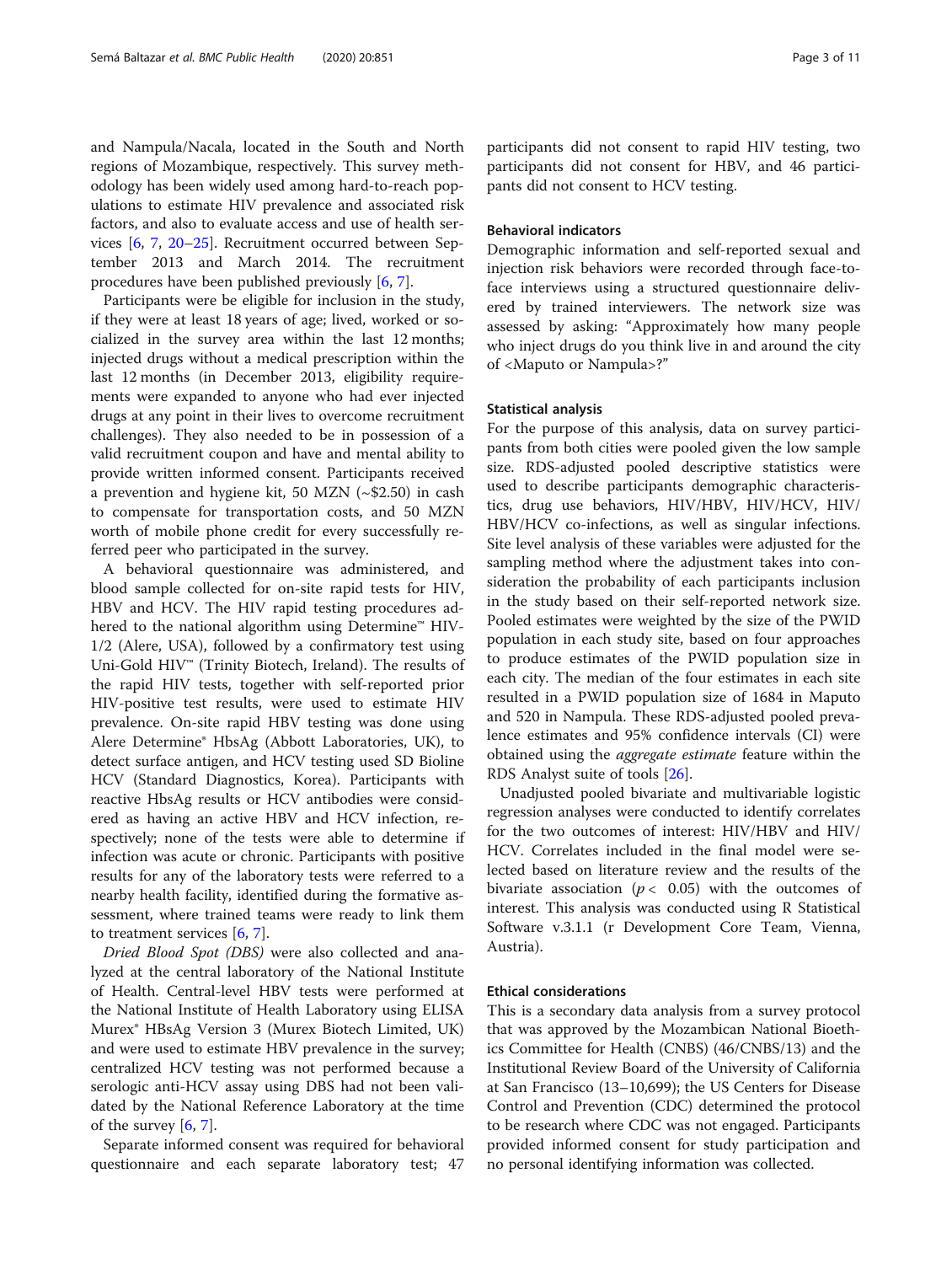## <span id="page-3-0"></span>Table 1 People who Inject Drugs population description in two urban settings in Mozambique, 2013–2014 ( $N = 492$ )

| Characteristics                                                   | PWID Study Population |              |                          |  |  |  |  |  |
|-------------------------------------------------------------------|-----------------------|--------------|--------------------------|--|--|--|--|--|
|                                                                   | n                     | % unweighted | RDS-weighted % (95%Cl)   |  |  |  |  |  |
| City                                                              |                       |              |                          |  |  |  |  |  |
| Maputo                                                            | 353                   | 71.7         | $\overline{\phantom{0}}$ |  |  |  |  |  |
| Nampula/Nacala                                                    | 139                   | 28.3         |                          |  |  |  |  |  |
| Crude median age (years) [IQR] <sup>a</sup>                       |                       | 32 [27-36]   |                          |  |  |  |  |  |
| Age group (years)                                                 |                       |              |                          |  |  |  |  |  |
| $18 - 24$                                                         | 92                    | 18.7         | $18.2(1.3-23.3)$         |  |  |  |  |  |
| $\geq 25$                                                         | 400                   | 81.3         | 81.8 (76.7-86.8)         |  |  |  |  |  |
| Gender                                                            |                       |              |                          |  |  |  |  |  |
| Male                                                              | 467                   | 94.9         | 93.3 (90.3-96.3)         |  |  |  |  |  |
| Female                                                            | 25                    | 5.1          | $6.7$ $(3.6-9.7)$        |  |  |  |  |  |
| <b>Marital status</b>                                             |                       |              |                          |  |  |  |  |  |
| Single/never married                                              | 289                   | 58.7         | 60.9 (55.6-66.3)         |  |  |  |  |  |
| Cohabitating/married                                              | 103                   | 20.9         | 20.5 (13.9-26.9)         |  |  |  |  |  |
| Widowed/divorced/separated                                        | 100                   | 20.3         | $18.6(13.1 - 24.1)$      |  |  |  |  |  |
| <b>Education</b>                                                  |                       |              |                          |  |  |  |  |  |
| No formal education/primary                                       | 210                   | 42.8         | 50.1 (44.0-57.2)         |  |  |  |  |  |
| Secondary/higher                                                  | 281                   | 57.2         | 49.9 (42.8-55.9)         |  |  |  |  |  |
| Religion                                                          |                       |              |                          |  |  |  |  |  |
| Christian (catholic, evangelical, protestant)                     | 247                   | 50.2         | 54.8 (48.3-61.3)         |  |  |  |  |  |
| Muslim                                                            | 143                   | 29.1         | 25.5 (19.5-31.5)         |  |  |  |  |  |
| Other/None                                                        | 102                   | 20.7         | 19.7 (14.4-24.9)         |  |  |  |  |  |
| Age of first drug use (years)                                     |                       |              |                          |  |  |  |  |  |
| < 18                                                              | 56                    | 11.7         | $7.9(0.1 - 14.9)$        |  |  |  |  |  |
| $18 - 24$                                                         | 235                   | 49.1         | 50.9 (45.8-55.9)         |  |  |  |  |  |
| $\geq$ 25                                                         | 188                   | 39.2         | 41.2 (34.5-47.8)         |  |  |  |  |  |
| No of sexual partners, last 12 months, males only $(N = 456)^b$   |                       |              |                          |  |  |  |  |  |
| $\circ$                                                           | 94                    | 20.6         | 19.9 (15.5-24.3)         |  |  |  |  |  |
| $\mathbf{1}$                                                      | 95                    | 20.8         | 24.2 (19.0-29.4)         |  |  |  |  |  |
| $\geq$ 2                                                          | 267                   | 58.6         | 55.9 (49.6-62.1)         |  |  |  |  |  |
| Frequency of drug injection in the last 12 months                 |                       |              |                          |  |  |  |  |  |
| Did not use                                                       | 25                    | 5.1          | $7.9(4.5 - 11.8)$        |  |  |  |  |  |
| Few times per year or month                                       | 192                   | 39.0         | 40.0 (34.0-46.1)         |  |  |  |  |  |
| Daily                                                             | 275                   | 55.9         | 51.9 (45.4-58.4)         |  |  |  |  |  |
| Had access to new syringes in the past 12 months ( $N = 491$ )    | 425                   | 86.6         | 87.3 (82.6-92.1)         |  |  |  |  |  |
| Ever shared needles or syringes                                   | 258                   | 52.4         | 48.8 (42.1-55.6)         |  |  |  |  |  |
| Shared syringes in the last month                                 | 146                   | 29.7         | 27.2 (20.5-33.8)         |  |  |  |  |  |
| Ever injected with a previously used needle/syringe ( $N = 491$ ) | 391                   | 79.6         | 74.8 (68.6-81.1)         |  |  |  |  |  |
| Ever shared any other injection equipment "                       | 158                   | 32.1         | 33.6 (26.9-40.4)         |  |  |  |  |  |
| Had unprotected sexual intercourse at last sex ( $N = 491$ )      |                       |              |                          |  |  |  |  |  |
| Yes                                                               | 214                   | 43.6         | 44.3 (37.6-51.0)         |  |  |  |  |  |
| No, used a condom                                                 | 173                   | 35.2         | 36.1 (30.2-42.0)         |  |  |  |  |  |
| Not sexually active                                               | 104                   | 21.2         | 19.4 (13.1-25.8)         |  |  |  |  |  |
| Received condoms in the past 12 months ( $N = 489$ )              | 188                   | 38.4         | 34.6 (28.6-40.6)         |  |  |  |  |  |
| Ever incarcerated                                                 | 328                   | 66.7         | 64.3 (58.2-70.6)         |  |  |  |  |  |
|                                                                   |                       |              |                          |  |  |  |  |  |

<sup>a</sup> IQR Interquartile range<br><sup>b</sup> 11 male subjects did not report number of sexual partners<br><sup>c</sup> Other includes spoon, cotton or cleaning agent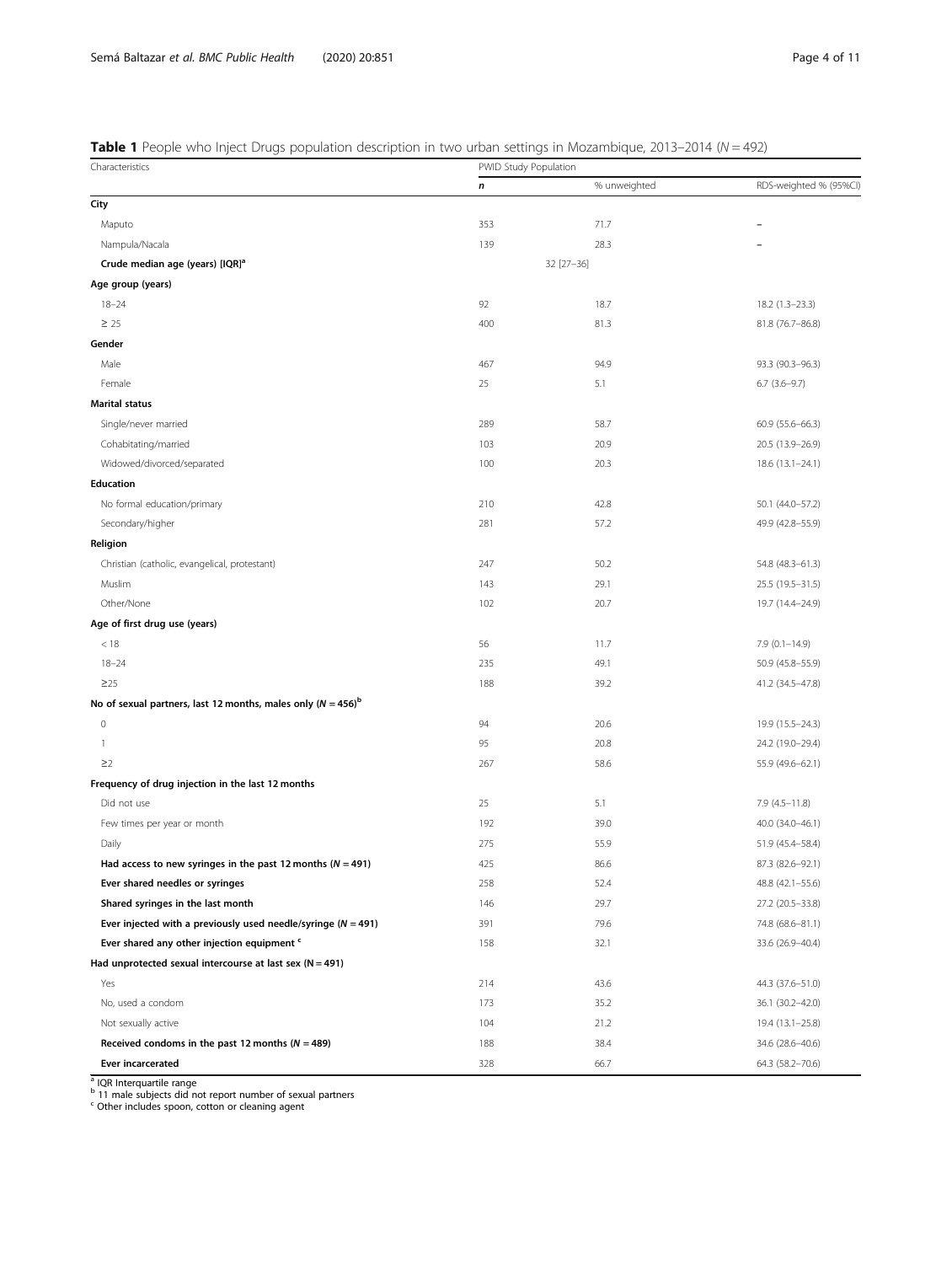#### Results

#### Population characteristics

A total of 353 PWID were enrolled in the survey in Maputo and 139 in Nampula/Nacala. When pooling results, the majority of participants were male (93.3, 95%CI: 90.3–96.3), and the median age was 32 years. Half (49.9, 95%CI: 42.8–55.9) had completed secondary or higher education. The majority of participants were Christian (54.8, 95%CI: 48.3–61.3) and were single or never married (60.9, 95%CI: 55.6–66.3). Table [1](#page-3-0) presents the RDS-Adjusted characteristics of the survey participants.

About half the participants (50.9, 95% CI: 45.8–55.9) reported initiation of injection drug use when they were between the ages of 18–24 years and reported daily drug injection during the past year (51.9, 95%CI: 45.4–58.4). Although 87.3% (95%CI: 82.6–92.1) of participants stated that they had access to brand new syringes, sharing was a common practice and 48.8% (95%CI: 42.1– 55.6) of participants reported having shared a needle or syringe at least once in their lifetime, while a quarter (27.2, 95%CI: 20.5–33.8) reported sharing in the month prior to the survey. Nearly two-thirds of participants (64.3, 95%CI: 58.2–70.6) reported that they have ever been incarcerated (Table [1](#page-3-0)).

## Prevalence of HIV, HBV, HCV and co-infections

As presented in Table 2, HIV prevalence among participants was 44.9% (95% CI: 37.6–52.3). The prevalence of HBsAg among PWID was 32.8% (95%CI: 26.3–39.5) and 38.3% for hepatitis C virus antibody (95%CI: 30.6–45.9). Co-infection of HIV/HBV was found in 13.1% (95%CI: 7.2–18.9), and HIV/HCV co-infection was found in 29.5% (95%CI: 22.2–36.8) of PWID. Triple infection of HIV/HBV/HCV was identified in 9.2% (95%CI: 3.7–14.7) of PWID.

## Associated risk factors for HIV/HBV and HIV/HCV coinfection

In multivariate analysis, older age (aOR 12.9, 95%CI: 3.6–233.5), ever shared needles/syringes (aOR 1.8, 95%CI: 1.2–3.4) and ever injected with a previously used needle/syringe (aOR 5.3, 95%CI: 1.9–22.4) was associated with HIV/HBV co-infection (Table [3\)](#page-5-0). Living in Maputo (aOR 4.4, 95%CI: 2.0–11.1), older age (aOR 22.8, 95% CI: 4.6–414.6), ever sharing needles or syringes (aOR 4.0, 95%CI 2.1–7.7), ever injecting with a previously used needle/syringe (aOR 12.1, 95%CI: 4.1–46.3) were associated with HIV/HCV co-infection (Table [4\)](#page-7-0).

#### **Discussion**

Our data indicates that approximately one-third of PWID participants have serological evidence of HIV (44.9%), HBV (32.8%) or HCV (38.3%), which is substantially higher than prevalence rates estimated for PWID reported from sub-Saharan African region for the three infections at 18.3, 3.7, 21.8%, respectively [\[1](#page-9-0)].

Our prevalence of HIV/HBV co-infection (13.1%) fall within the range observed in a previous study in the sub-Saharan region (0–28.4%) [[27\]](#page-10-0). The HIV/ HBV co-infection estimate is higher than that among other population groups in the Mozambique where there was an estimated 4.9% of youths HIV infected in Maputo [[13](#page-9-0)] and 9.1% of untreated HIV-infected adults [[14\]](#page-9-0). The hepatitis B vaccine was only introduced into the Mozambican national vaccine program for children in 2001 [[28\]](#page-10-0). Although the HBV vaccine is not widely available for the adult population, anti-retroviral therapy (ART) based-on tenofovir (TDF), lamivudine (3TC) and efavirenz (EFV) has dual treatment benefits for both HBV and HIV infections [\[9](#page-9-0), [12,](#page-9-0) [27](#page-10-0)].

The prevalence of HIV/HCV co-infection among PWID participants found in this study (29.5%) was substantially higher than the estimated prevalence in the sub-Saharan region (5.7%). Only a few studies have investigated HIV/HCV co-infection among PWID in the sub-Saharan region, and there is no previous empirical estimation HIV/HCV co-infection in Mozambique. Despite the lack information, there is clear evidence that HIV is associated with a higher risk of infection with HCV due to the similar mode of transmission though infected blood [\[29](#page-10-0), [30](#page-10-0)].

Table 2 Prevalence of HIV, hepatitis and co-infections in PWID in two urban settings in Mozambique, 2013–2014

| Characteristics                                 | PWID Study Population |              |                        |  |  |  |  |
|-------------------------------------------------|-----------------------|--------------|------------------------|--|--|--|--|
|                                                 | n                     | % unweighted | RDS-weighted % (95%CI) |  |  |  |  |
| <b>HIV infected</b> $(N = 445^{\circ})$         | 204                   | 45.8         | 44.9 (37.6-52.3)       |  |  |  |  |
| <b>HBV infected</b> $(N = 490^{\circ})$         | 164                   | 33.5         | $32.8(26.3 - 39.5)$    |  |  |  |  |
| HCV infected $(N = 446^{\circ})$                | 163                   | 36.5         | 38.3 (30.6-45.9)       |  |  |  |  |
| HIV/HBV co-infection ( $N = 444^a$ )            | 59                    | 13.3         | $13.1(7.2 - 18.9)$     |  |  |  |  |
| <b>HIV/HCV co-infection</b> ( $N = 424^a$ )     | 124                   | 29.2         | 29.5 (22.2-36.8)       |  |  |  |  |
| <b>HIV/HBV/HCV co-infection</b> ( $N = 423^a$ ) | 40                    | 9.5          | $9.2(3.7-14.7)$        |  |  |  |  |

<sup>a</sup> Denominator reflects the number of participants who consented to testing for each biomarker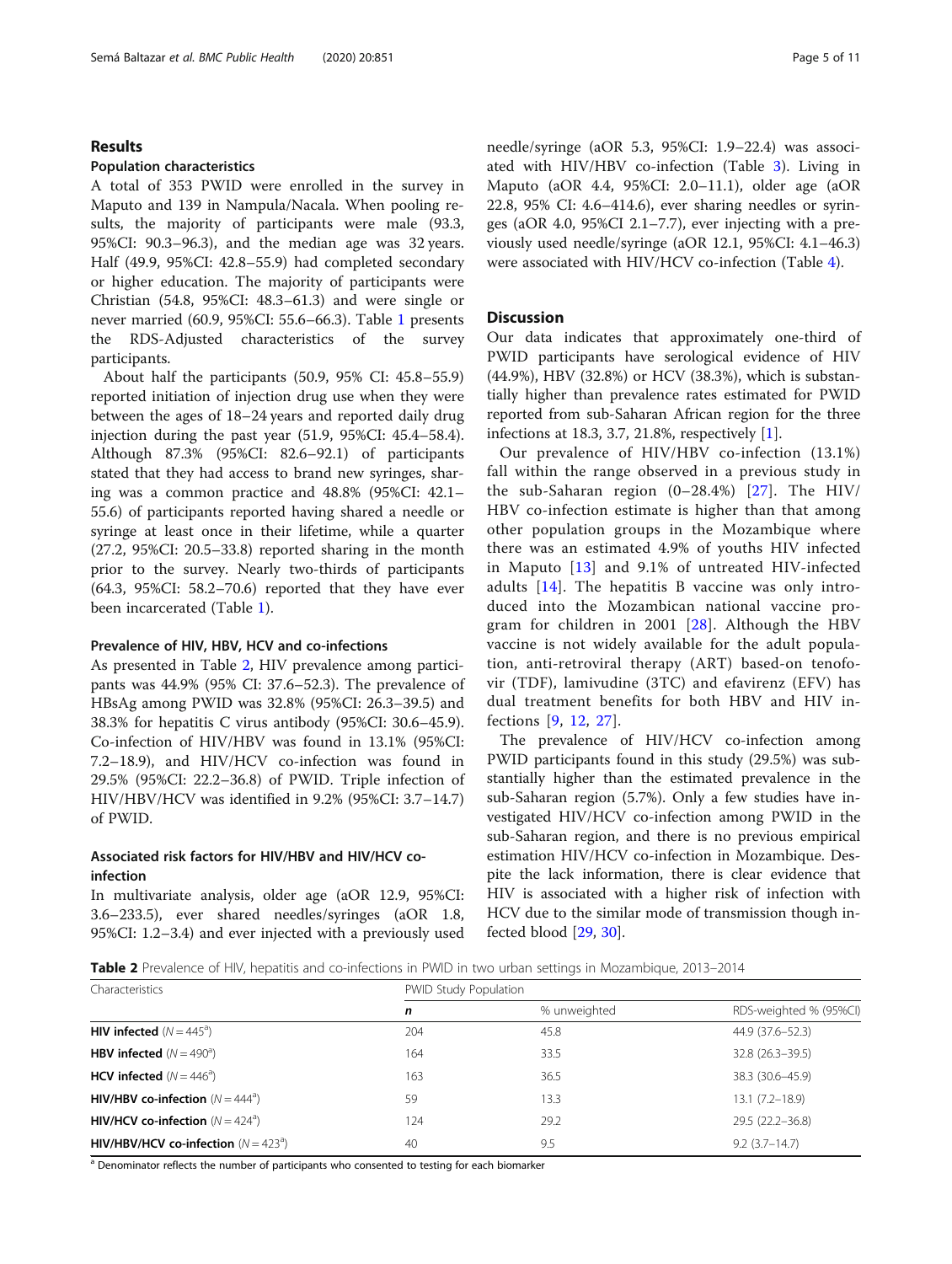<span id="page-5-0"></span>**Table 3** Predictors of HIV/HBV co-infection among PWID study participants, 2013–2014 ( $N = 442$ )

| Characteristics                                                                            | $n/N$  | Prevalence of HBV/HIV | Crude OR     | 95% CI       | $p$ -value | aOR  | 95% CI        | p-value |
|--------------------------------------------------------------------------------------------|--------|-----------------------|--------------|--------------|------------|------|---------------|---------|
| City                                                                                       |        |                       |              |              |            |      |               |         |
| Maputo                                                                                     | 49/318 | 15.1                  | 2.1          | $0.9 - 3.9$  | 0.01       | 1.5  | $0.7 - 3.4$   | 0.27    |
| Nampula/Nacala                                                                             | 10/126 | 7.9                   | $\mathbf{1}$ |              |            |      |               |         |
| Age group (years)                                                                          |        |                       |              |              |            |      |               |         |
| $18 - 24$                                                                                  | 1/83   | 1.2                   | $\mathbf{1}$ |              |            |      |               |         |
| $\geq$ 25                                                                                  | 58/361 | 16.1                  | 15.7         | 3.4-279.5    | < 0.01     | 12.9 | $2.6 - 233.5$ | < 0.01  |
| Gender                                                                                     |        |                       |              |              |            |      |               |         |
| Male                                                                                       | 56/424 | 13.2                  | 0.9          | $0.3 - 3.8$  | 0.17       |      |               |         |
| Female                                                                                     | 3/20   | 15.0                  | $\mathbf{1}$ |              |            |      |               |         |
| <b>Marital status</b>                                                                      |        |                       |              |              |            |      |               |         |
| Single/never married                                                                       | 33/260 | 12.7                  | 0.8          | $0.4 - 1.6$  | 0.52       |      |               |         |
| Cohabitating/married                                                                       | 12/93  | 12.9                  | 0.8          | $0.3 - 1.8$  | 0.63       |      |               |         |
| Widowed/divorced/separated                                                                 | 14/91  | 15.4                  | $\mathbf{1}$ |              |            |      |               |         |
| <b>Education level</b>                                                                     |        |                       |              |              |            |      |               |         |
| No formal education/Primary school                                                         | 22/189 | 11.6                  | 0.7          | $0.4 - 1.3$  | 0.37       |      |               |         |
| Secondary/Higher                                                                           | 37/254 | 14.6                  | $\mathbf{1}$ |              |            |      |               |         |
| Age at first drug use (years)                                                              |        |                       |              |              |            |      |               |         |
| < 18                                                                                       | 6/50   | 12.0                  | $\mathbf{1}$ |              |            |      |               |         |
| $18 - 24$                                                                                  | 29/213 | 13.6                  | 1.2          | $0.4 - 3.2$  | 0.76       |      |               |         |
| $\geq$ 25                                                                                  | 22/169 | 13.0                  | 1.1          | $0.4 - 3.1$  | 0.85       |      |               |         |
| No of sexual partners, last 12 months                                                      |        |                       |              |              |            |      |               |         |
| $\mathsf{O}\xspace$                                                                        | 10/89  | 11.2                  | $\mathbf{1}$ |              |            |      |               |         |
| 1                                                                                          | 11/85  | 12.9                  | 1.7          | $0.4 - 2.9$  | 0.73       |      |               |         |
| $\geq$ 2                                                                                   | 35/239 | 14.6                  | 1.3          | $0.6 - 3.0$  | 0.43       |      |               |         |
| Gave money, good goods or services in exchange for sex in the, past 12 months <sup>a</sup> |        |                       |              |              |            |      |               |         |
| Yes                                                                                        | 19/182 | 10.4                  | 0.6          | $0.3 - 1.1$  | 0.10       |      |               |         |
| No                                                                                         | 37/231 | 16.0                  | $\mathbf{1}$ |              |            |      |               |         |
| Received money, goods or services in exchange for sex, past 12 months                      |        |                       |              |              |            |      |               |         |
| Yes                                                                                        | 7/73   | 9.6                   | 0.6          | $0.3 - 1.3$  | 0.27       |      |               |         |
| No                                                                                         | 49/340 | 14.4                  | 1            |              |            |      |               |         |
| Ever received drugs in exchange for sex, lifetime                                          |        |                       |              |              |            |      |               |         |
| Yes                                                                                        | 10/59  | 16.9                  | 1.3          | $0.6 - 2.8$  | 0.38       |      |               |         |
| $\rm No$                                                                                   | 49/384 | 12.8                  | $\mathbf{1}$ |              |            |      |               |         |
| Had unprotected sexual intercourse at last sex                                             |        |                       |              |              |            |      |               |         |
| Yes                                                                                        | 22/196 | 11.2                  | 1.0          | $0.47 - 2.2$ | 0.18       |      |               |         |
| No, used a condom                                                                          | 26/149 | 15.0                  | 1.7          | $0.08 - 3.7$ | 1.01       |      |               |         |
| Not sexually active                                                                        | 11/98  |                       | 1            |              |            |      |               |         |
| Frequency of drug use, last 12 months                                                      |        |                       |              |              |            |      |               |         |
| Did not use                                                                                | 1/22   | 4.3                   | $\mathbf{1}$ |              |            |      |               |         |
| Daily                                                                                      | 38/249 | 15.3                  | 3.9          | $0.7 - 71.9$ | 0.18       |      |               |         |
| Few times per year/month week                                                              | 20/172 | 11.6                  | 2.8          | $0.6 - 53.2$ | 0.31       |      |               |         |
| Ever shared needles/syringes                                                               |        |                       |              |              |            |      |               |         |
| Yes                                                                                        | 42/244 | 17.2                  | 2.2          | $1.3 - 4.2$  | < 0.01     | 1.8  | $1.2 - 3.4$   | 0.05    |
| No                                                                                         | 17/200 | 8.5                   | $\mathbf{1}$ |              |            |      |               |         |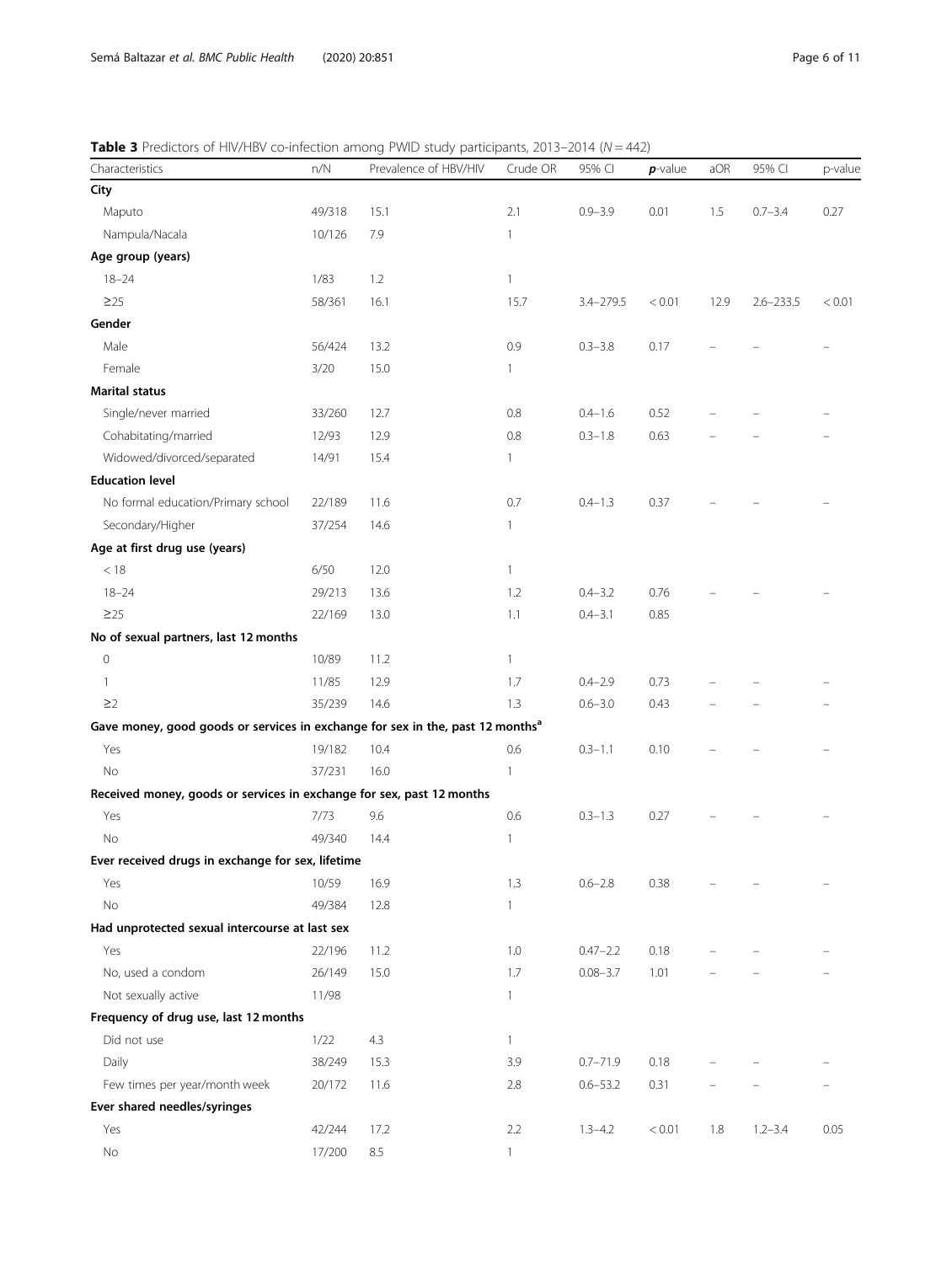**Table 3** Predictors of HIV/HBV co-infection among PWID study participants, 2013–2014 ( $N = 442$ ) (Continued)

| Characteristics                                        | n/N    | Prevalence of HBV/HIV | Crude OR | 95% CI       | $p$ -value | aOR | 95% CI       | p-value |
|--------------------------------------------------------|--------|-----------------------|----------|--------------|------------|-----|--------------|---------|
| Shared needles/syringes in the last month              |        |                       |          |              |            |     |              |         |
| Yes                                                    | 22/138 | 15.9                  | 1.3      | $0.7 - 2.4$  | 0.27       |     |              |         |
| No                                                     | 37/306 | 12.1                  |          |              |            |     |              |         |
| Ever injected with a previous used needle/syringe      |        |                       |          |              |            |     |              |         |
| Yes                                                    | 56/358 | 15.6                  | 5.0      | $1.8 - 21.1$ | < 0.01     | 5.3 | $1.9 - 22.4$ | 0.01    |
| No                                                     | 3/85   | 3.5                   |          |              |            |     |              |         |
| Ever shared any other injection equipment <sup>b</sup> |        |                       |          |              |            |     |              |         |
| Yes                                                    | 18/146 | 12.3                  | 0.8      | $0.4 - 1.5$  | 0.64       |     |              |         |
| No                                                     | 35/250 | 14.0                  |          |              |            |     |              |         |
| Had access to new syringes in the past 12 months       |        |                       |          |              |            |     |              |         |
| Yes                                                    | 51/382 | 13.4                  |          |              |            |     |              |         |
| No                                                     | 7/61   | 11.5                  | 0.8      | $0.3 - 1.8$  | 0.68       |     |              |         |
| Received condoms in the past 12 months                 |        |                       |          |              |            |     |              |         |
| Yes                                                    | 27/172 | 15.7                  |          |              |            |     |              |         |
| No                                                     | 32/269 | 11.9                  | 0.7      | $0.4 - 1.2$  | 0.25       |     |              |         |
| <b>Ever incarcerated</b>                               |        |                       |          |              |            |     |              |         |
| Yes                                                    | 45/296 | 15.2                  | 1.7      | $0.9 - 3.3$  | 0.09       | 1.2 | $0.6 - 2.4$  | 0.63    |
| No                                                     | 14/148 | 9.5                   |          |              |            |     |              |         |

<sup>a</sup> Excluded female participants

**b** Other includes spoon, cotton or cleaning agent

In this study, we found that the prevalence of HIV/ HBV and HIV/HCV co-infection among PWID increased with age. Several studies demonstrated that co-infection with HBV or HCV increase with age among HIV-infected individuals [[31,](#page-10-0) [32](#page-10-0)]. Because HIV and viral hepatitis are chronic and sometimes asymptomatic infections, it is likely that individuals are at an even higher risk of progression to chronicity given the combined effects of age and related immune system dysfunction [\[33](#page-10-0)].

Our study also showed that PWID who re-used needle/syringe after someone had injected were almost five and 12 times as likely to be co-infected with HIV/HBV and HIV/HCV, respectively. Other studies have found that HIV and hepatitis transmission are associated with high-risk injection practices such as injection with a syringe previously used by another PWID [\[2,](#page-9-0) [9](#page-9-0), [10,](#page-9-0) [30,](#page-10-0) [34](#page-10-0)]. Individuals living with HIV/HCV co-infection are less likely to clear acute HCV infection and more likely to transmit the virus which is particularly of concern for PWID who may be sharing used needles [[35\]](#page-10-0).

Despite overwhelming evidence of the effectiveness of harm reduction for preventing the spread of HIV and reducing other health issues associated with drug use, global harm reduction service coverage remains insufficient [[36\]](#page-10-0). Mozambique does not have integrated harm reduction programs and policies to reduce the high-risk sexual and drug use behaviors that contribute to the growing HIV epidemic in the country [\[18\]](#page-9-0). In 2018, the first drop-in center for people who use drugs was opened as a demonstration site in Maputo to provide comprehensive medical care for people who use drugs before linkage to more comprehensive healthcare services. Clients receive point-of-care screening for HIV, hepatitis, syphilis, tuberculosis and referrals for clinical care as needed [[37\]](#page-10-0). However, so far, the services are restricted to one urban location in the country.

A comprehensive harm reduction package needs to be adopted and should include access to new needle and syringe; opioid substitution therapy (OST); HIV services (including HIV prevention counseling, testing an ART); prevention and treatment of STIs; prevention, diagnosis and treatment of TB and viral hepatitis (B and C), risk reduction information and education for PWID and their sex partners, and condom distribution programmes for PWID and their sex partners [\[38](#page-10-0)–[40](#page-10-0)]. Some countries have adopted an integrated harm reduction package to prevent both HIV and hepatitis infection among PWID, given their similar mode of transmission via sexual exposure and high-burden of infection in specific populations [[9,](#page-9-0) [36,](#page-10-0) [41](#page-10-0)]. Efforts to promote condom use must specifically address PWID in an environment free to stigma and discrimination [[42\]](#page-10-0).

Although this represents the first analysis of HIV a viral hepatitis among PWID in Mozambique, some limitations should be considered. Given the low sample size,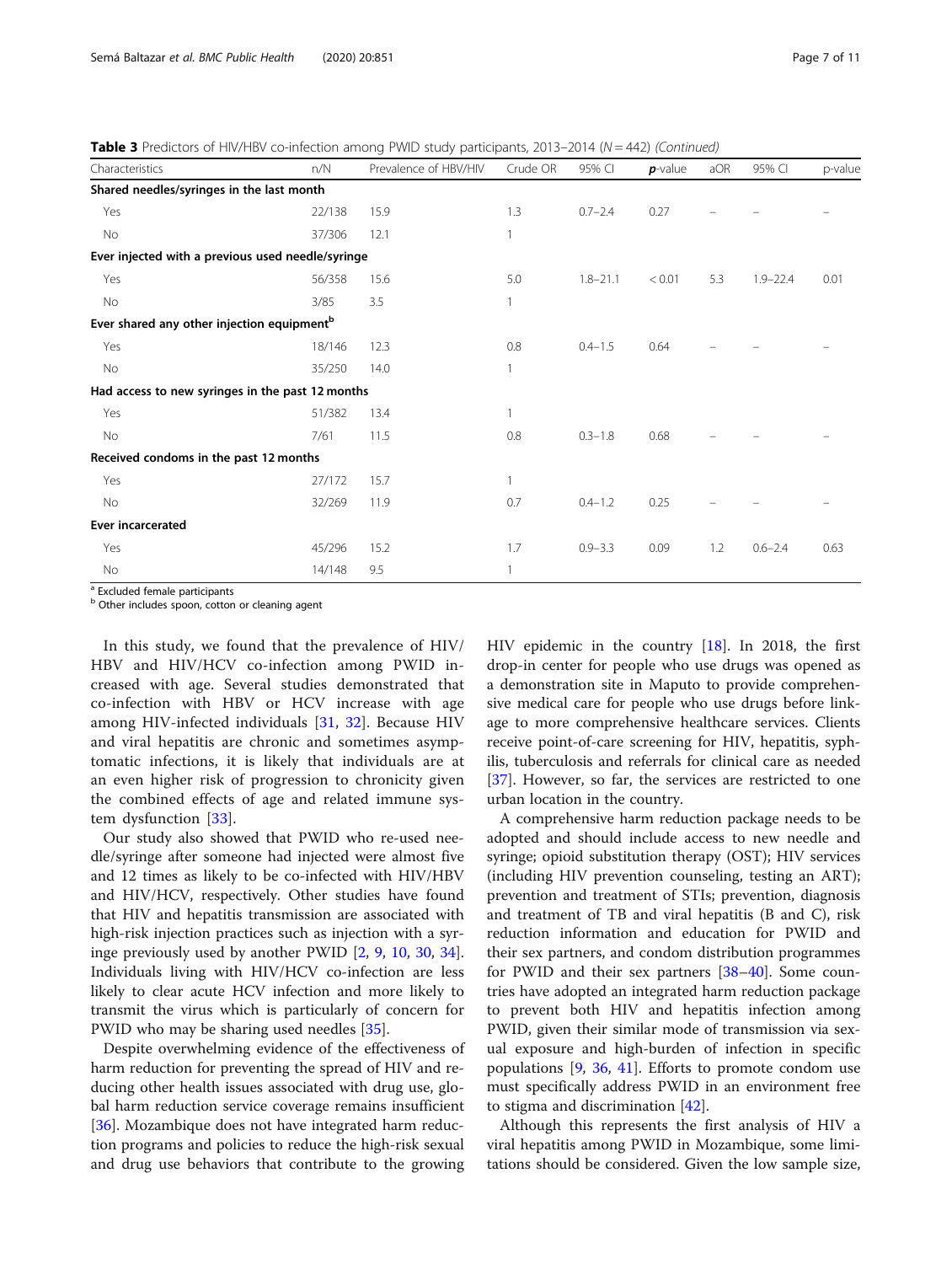<span id="page-7-0"></span>**Table 4** Correlates of HIV/HCV co-infections among PWID study participants, 2013–2014 ( $N = 422$ )

| Characteristics                                                                      | $n/N$   | Prevalence of HCV/HIV | ${\sf OR}$   | 95%Cl         | $p$ -value | aOR  | 95% CI       | $p$ -value |
|--------------------------------------------------------------------------------------|---------|-----------------------|--------------|---------------|------------|------|--------------|------------|
| City                                                                                 |         |                       |              |               |            |      |              |            |
| Maputo                                                                               | 8/124   | 38.7                  | 9.1          | $4.6 - 20.9$  | < 0.01     | 4.4  | $2.0 - 11.1$ | < 0.01     |
| Nampula/Nacala                                                                       | 116/300 | 6.5                   | REF          |               |            |      |              |            |
| Age group (years)                                                                    |         |                       |              |               |            |      |              |            |
| $18 - 24$                                                                            | 2/80    | 2.5                   | $\mathbf{1}$ |               |            |      |              |            |
| $\geq$ 25                                                                            | 122/344 | 35.5                  | 21.4         | $6.5 - 131.6$ | < 0.01     | 22.8 | 4.6-414.6    | < 0.01     |
| Gender                                                                               |         |                       |              |               |            |      |              |            |
| Male                                                                                 | 119/408 | 29.2                  | 0.9          | $0.3 - 2.9$   | 0.86       |      |              |            |
| Female                                                                               | 5/16    | 31.2                  | $\mathbf{1}$ |               |            |      |              |            |
| <b>Marital status</b>                                                                |         |                       |              |               |            |      |              |            |
| Single/never married                                                                 | 73/249  | 29.3                  | 0.6          | $0.3 - 1.1$   | 0.12       | 0.72 | $0.4 - 1.4$  | 0.38       |
| Cohabitating/married                                                                 | 18/89   | 20.2                  | 0.4          | $0.2 - 0.8$   | < 0.01     | 1.3  | $0.7 - 2.6$  | 0.32       |
| Widowed/divorced/separated                                                           | 33/86   | 38.4                  | $\mathbf{1}$ |               |            |      |              |            |
| <b>Education level</b>                                                               |         |                       |              |               |            |      |              |            |
| No formal education/Primary school                                                   | 57/177  | 32.2                  | 1.2          | $0.8 - 1.9$   | 0.27       |      |              |            |
| Secondary/Higher                                                                     | 67/246  | 27.2                  | $\mathbf{1}$ |               |            |      |              |            |
| Age of first drug use                                                                |         |                       |              |               |            |      |              |            |
| < 18                                                                                 | 12/49   | 24.5                  | $\mathbf{1}$ |               |            |      |              |            |
| $18 - 24$                                                                            | 57/202  | 28.2                  | 1.2          | $0.6 - 2.5$   | 0.60       |      |              |            |
| $\geq$ 25                                                                            | 51/161  | 31.7                  | 1.4          | $0.7 - 3.0$   | 0.34       |      |              |            |
| No of sexual partners, last 12 months                                                |         |                       |              |               |            |      |              |            |
| 0                                                                                    | 27/85   | 31.8                  | $\mathbf{1}$ |               |            |      |              |            |
| 1                                                                                    | 23/83   | 27.7                  | 0.8          | $0.4 - 1.5$   | 0.56       |      |              |            |
| $\geq$ 2                                                                             | 68/231  | 29.4                  | 0.9          | $0.5 - 1.5$   | 0.68       |      |              |            |
| Gave money, good or services in exchange for sex in the, last 12 months <sup>a</sup> |         |                       |              |               |            |      |              |            |
| Yes                                                                                  | 44/176  | 25.0                  | 0.6          | $0.4 - 1.0$   | 0.07       |      |              |            |
| No                                                                                   | 74/223  | 33.2                  | $\mathbf{1}$ |               |            |      |              |            |
| Received money, goods or services in exchange for sex, last 12 months                |         |                       |              |               |            |      |              |            |
| Yes                                                                                  | 15/70   | 21.4                  | 0.6          | $0.3 - 1.1$   | 0.10       |      |              |            |
| No                                                                                   | 103/329 | 31.3                  | REF          |               |            |      |              |            |
| Ever received drugs in exchange for sex, lifetime                                    |         |                       |              |               |            |      |              |            |
| Yes                                                                                  | 16/57   | 28.1                  | 0.9          | $0.4 - 1.7$   | 0.82       |      |              |            |
| No                                                                                   | 108/366 | 29.5                  | $\mathbf{1}$ |               |            |      |              |            |
| Had unprotected sexual intercourse at last sex                                       |         |                       |              |               |            |      |              |            |
| Yes                                                                                  | 38/191  | 19.9                  | 0.55         | $0.3 - 1.0$   | < 0.05     |      |              |            |
| No, used a condom                                                                    | 86/233  | 36.9                  | 1.6          | $0.9 - 2.7$   | 1.12       |      |              |            |
| Not sexually active                                                                  |         |                       | <b>REF</b>   |               |            |      |              |            |
| Frequency of drug use, last 12 months                                                |         |                       |              |               |            |      |              |            |
| Did not use                                                                          | 1/22    | 43.2                  | $\mathbf{1}$ |               |            |      |              |            |
| Daily                                                                                | 102/236 | 12.7                  | 15.9         | $3.3 - 288.9$ | < 0.01     |      |              |            |
| Few times per year/month week                                                        | 21/145  | 14.5                  | 3.0          | $0.5 - 55.9$  | 0.29       |      |              |            |
| Ever shared needles or syringes                                                      |         |                       |              |               |            |      |              |            |
| Yes                                                                                  | 96/236  | 40.7                  | 3.9          | $2.5 - 6.4$   | < 0.01     | 4.0  | $2.1 - 7.7$  | < 0.01     |
| No                                                                                   | 28/188  | 14.9                  | $\mathbf{1}$ |               |            |      |              |            |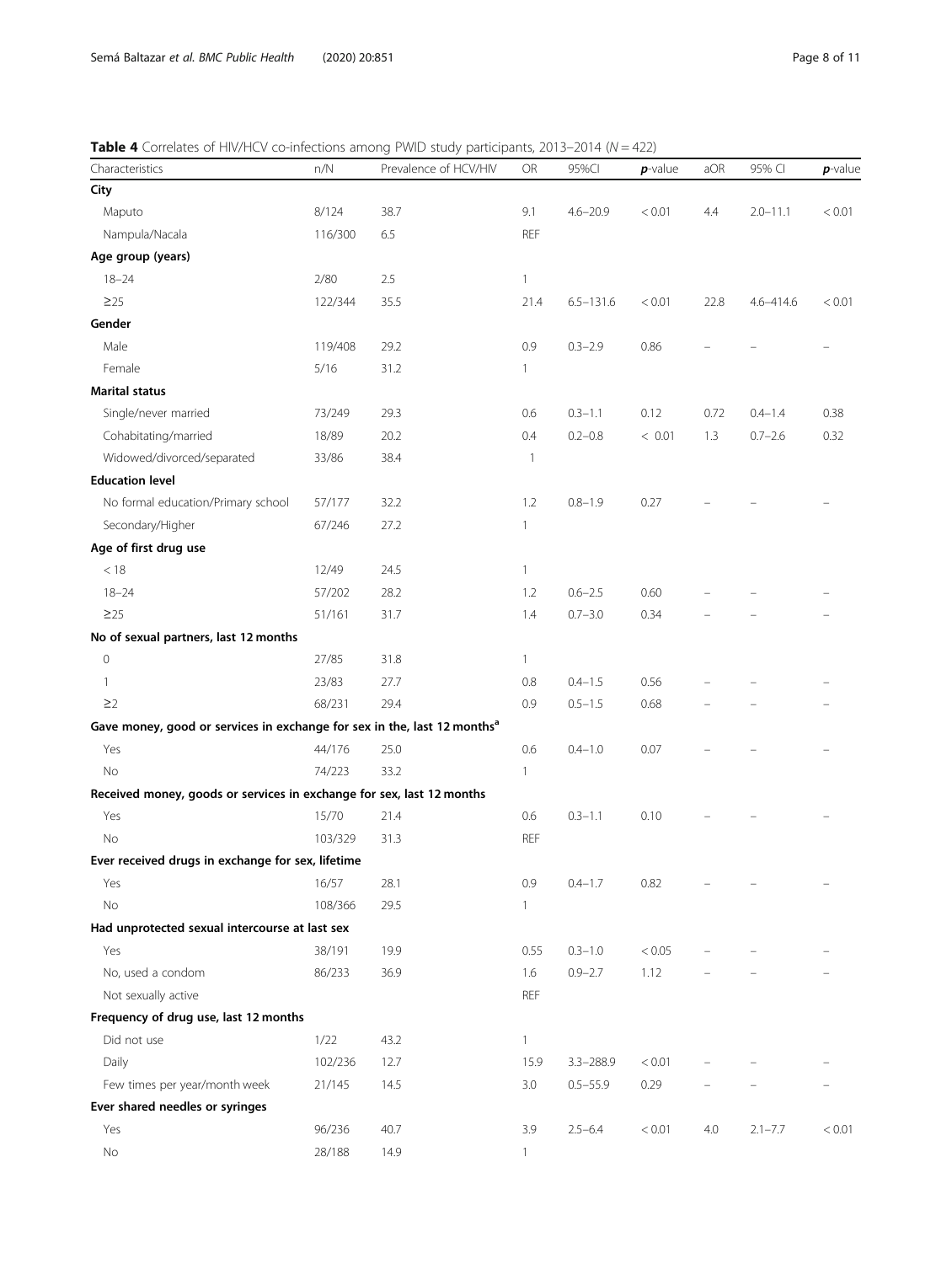**Table 4** Correlates of HIV/HCV co-infections among PWID study participants, 2013–2014 ( $N = 422$ ) (Continued)

| Characteristics                                        | n/N     | Prevalence of HCV/HIV | <b>OR</b> | 95%CI        | $p$ -value | aOR  | 95% CI       | $p$ -value |
|--------------------------------------------------------|---------|-----------------------|-----------|--------------|------------|------|--------------|------------|
| Shared syringes in the past month                      |         |                       |           |              |            |      |              |            |
| Yes                                                    | 55/133  | 41.4                  | 2.2       | $1.4 - 3.5$  | < 0.01     | 0.53 | $0.4 - 1.1$  | 0.08       |
| No                                                     | 69/291  | 23.7                  | 1         |              |            |      |              |            |
| Ever injected with a previous used needle/syringe      |         |                       |           |              |            |      |              |            |
| Yes                                                    | 119/342 | 34.7                  | 7.9       | $3.4 - 23.1$ | < 0.01     | 12.1 | $4.1 - 46.3$ | < 0.01     |
| No                                                     | 5/80    | 6.2                   | 1         |              |            |      |              |            |
| Ever shared any other injection equipment <sup>b</sup> |         |                       |           |              |            |      |              |            |
| Yes                                                    | 45/141  | 3.19                  | 1.3       | $0.8 - 2.1$  | 0.26       |      |              |            |
| No                                                     | 63/238  | 26.5                  |           |              |            |      |              |            |
| Had access to brand new syringes in the past 12 months |         |                       |           |              |            |      |              |            |
| Yes                                                    | 106/365 | 29.0                  | 1.1       | $0.5 - 1.9$  | 0.75       |      |              |            |
| No                                                     | 18/58   | 31.0                  | 1         |              |            |      |              |            |
| Received condom in the past 12 months                  |         |                       |           |              |            |      |              |            |
| Yes                                                    | 51/165  | 30.9                  |           |              |            |      |              |            |
| No                                                     | 73/257  | 28.4                  | 0.8       | $0.5 - 1.3$  | 0.58       |      |              |            |
| <b>Ever incarcerated</b>                               |         |                       |           |              |            |      |              |            |
| Yes                                                    | 98/282  | 34.8                  | 2.3       | $1.4 - 3.9$  | < 0.01     | 1.3  | $0.7 - 2.4$  | 0.40       |
| No                                                     | 26/142  | 18.3                  | 1         |              |            |      |              |            |

<sup>a</sup> Excluded female participants

**b** Other includes spoon, cotton or cleaning agent

this secondary analysis pooled results from the two survey cities resulting in the loss of social networks and chains. As such, these results should be interpreted with caution when generalizing to the full PWID population in these cities. Also, there was a change in recruitment criteria during the survey, to include individuals who ever injected drugs without a prescription, which may have resulted in including participants with lower recent risk of HIV and hepatitis infection. However, since most participants reported having injected during the last month prior to the survey, the change in inclusion criteria may not have had a significant influence. As is the case with all cross-sectional surveys, self-reported data could be subject to recall bias and/or social desirability bias and it is also difficult to assess causality. Finally, many participants refused to have the HCV test (9.4% of the sample), perhaps due an absence of point-of-care testing or treatment options within the national health care system at the time of survey implementation, which may underestimate the true prevalence of HCV in the population.

#### Conclusions

This was the first analysis to evaluate the epidemiological profile and risk factors for HIV/HBV and HIV/ HBC co-infections among participants in the PWID BBS survey in Mozambique. The high burden of disease among this population requires a enhance public health interventions since HIV and viral hepatitis co-infection increases morbidity and mortality, as well changes the natural history of all infections. An integrated harm reduction strategy is necessary to address all infections simultaneously. These services must be enhanced at health facilities but implementation must also be decentralized through community-based outreach, drop-in centres and special environments, such as prison settings. Further investigation should assess the feasibility of introducing HBV vaccination in this high-risk population within the Mozambican context, as an important strategy prevent associated co-morbidities and improve their overall health status.

#### Abbreviations

ART: Antiretroviral therapy; Anti-HCV: Hepatitis C virus antibody; BBS: Biological and behavioral survey; HBsAg: Hepatitis B surface antigen; HBV: Hepatitis B virus; HCV: Hepatitis C virus; HIV: Human immunodeficiency virus; PWID: People who inject drugs; RDS: Respondent-driven sampling; STI: Sexual Transmitted Infections

#### Acknowledgments

The study team acknowledges the immense contributions of all Mozambique BBS Technical Working Group, and all others that have contributed to the successful implementation BBS among PWID in Mozambique.

#### Authors' contributions

CSB: study design and manuscript drafting. CSB, MK, TK, PR and IS: data analysis and interpretation. MB, EF, HFR, MT, and SL: critical revision. All authors read and approved the manuscript.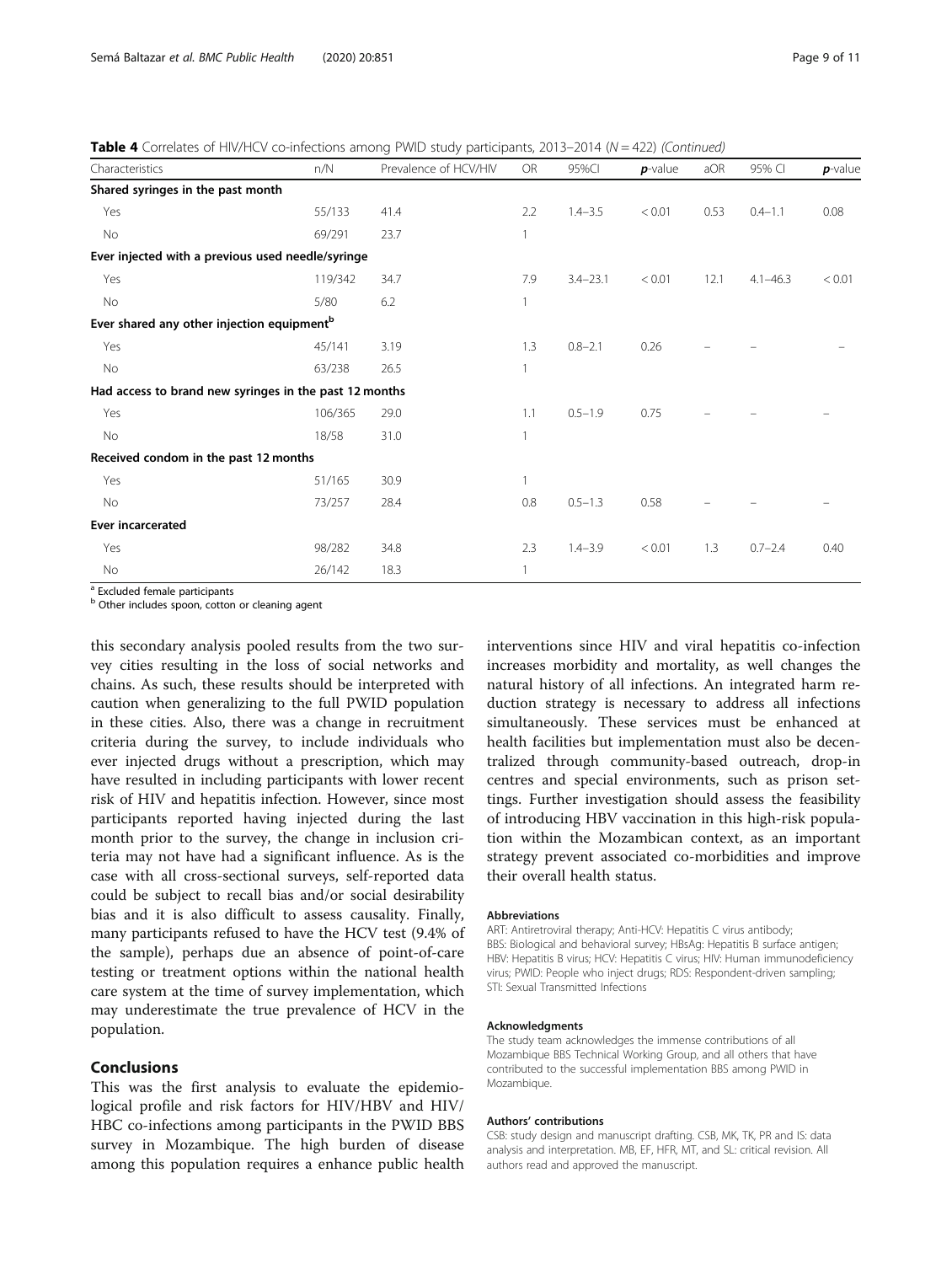#### <span id="page-9-0"></span>Funding

This paper used data from research supported by the President's Emergency Plan for AIDS Relief (PEPFAR) through the U.S. Centers for Disease Control and Prevention (CDC) Mozambique Country Office under the terms of Cooperative Agreement Number #5U2GPS002829. The findings and conclusions in this article are those of the authors and do not represent the official position of the funding agencies.

#### Availability of data and materials

The dataset analyzed for the current study are fully available at the Data Management Unit of the Mozambique National Institute of Health (INS) data repository for researchers who meet the criteria for access to confidential data following concept note submission. For more information can be found in: www.ins.gov.mz or through: secretaria@ins.gov.mz.

#### Ethics approval and consent to participate

The main study protocol was approved by the Mozambican National Bioethics Committee for Health and by the Institutional Review Board of the University of California, San Francisco. For all participants written informed consent was obtained.

#### Consent for publication

Not applicable.

#### Competing interests

The authors declare that they have no competing interests.

#### Author details

<sup>1</sup>Instituto Nacional de Saúde (INS), Maputo, Mozambique. <sup>2</sup>Department of Public Health and Primary Care, Faculty of Medicine and Health Sciences, Ghent University, Ghent, Belgium. <sup>3</sup>University of California, San Francisco, USA. <sup>4</sup>National Program to Control STIs and HIV/AIDS, Ministry of Health, Maputo, Mozambique. <sup>5</sup>International Center Aids Program (ICAP), Maputo, Mozambique. <sup>6</sup>School of Public Health, Rutgers University, Piscataway, NJ, USA. <sup>7</sup> Department of OBGYN, Aga Khan University, Nairobi, Kenya.<br><sup>8</sup> Department of Pepulation Hoalth, Aga Khan University Nairobi, K Department of Population Health, Aga Khan University, Nairobi, Kenya. <sup>9</sup> Department of Epidemiology and Preventive Medicine, Monash University, Melbourne, Australia. <sup>10</sup>Burnet Institute, Melbourne, Australia.

#### Received: 24 January 2020 Accepted: 29 May 2020 Published online: 03 June 2020

#### References

- Degenhardt L, Peacock A, Colledge S, Leung J, Grebely J, Vickerman P, et al. Global prevalence of injecting drug use and sociodemographic characteristics and prevalence of HIV, HBV, and HCV in people who inject drugs: a multistage systematic review. Lancet Glob Health. 2017;5(12): e1192–207.
- 2. Buchanan R, Khakoo SI, Coad J, Grellier L, Parkes J. Hepatitis C biobehavioural surveys in people who inject drugs-a systematic review of sensitivity to the theoretical assumptions of respondent driven sampling. Harm Reduct J. 2017;14(1):44.
- 3. Heckathorn DD. Respondent-driven sampling II: deriving valid population estimates from chain-referral samples of hidden populations. Soc Probl. 2002;49(1):11–34.
- 4. Instituto Nacional de Saúde (INS), Instítuto Nacional de Estatística (INE), ICF Macro. Inquérito nacional de prevalência, riscos comportamentais e informação sobre o HIV e SIDA em Moçambique 2009. 2010.
- 5. Conselho de Ministros. Plano Estratégico Nacional de Resposta ao HIV e SIDA 2010–2014. Available from: [https://www.ilo.org/wcmsp5/groups/](https://www.ilo.org/wcmsp5/groups/public/---ed_protect/---protrav/---ilo_aids/documents/legaldocument/wcms_172584.pdf) [public/---ed\\_protect/---protrav/---ilo\\_aids/documents/legaldocument/](https://www.ilo.org/wcmsp5/groups/public/---ed_protect/---protrav/---ilo_aids/documents/legaldocument/wcms_172584.pdf) [wcms\\_172584.pdf](https://www.ilo.org/wcmsp5/groups/public/---ed_protect/---protrav/---ilo_aids/documents/legaldocument/wcms_172584.pdf). Accessed 28 Feb 2020.
- 6. MISAU, INS. Final report: the Mozambique integrated biological and behavioral survey among people who inject Drugs, 2014. Mozambique. 2017. Available from: [https://globalhealthsciences.ucsf.edu/sites/](https://globalhealthsciences.ucsf.edu/sites/globalhealthsciences.ucsf.edu/files/pub/ibbs-long-distance-truck-drivers-final-report.pdf) [globalhealthsciences.ucsf.edu/files/pub/pwid-final-report-20180329.pdf..](https://globalhealthsciences.ucsf.edu/sites/globalhealthsciences.ucsf.edu/files/pub/ibbs-long-distance-truck-drivers-final-report.pdf) Accessed 28 Feb 2020.
- Semá Baltazar C, Horth R, Boothe M, Sathane I, Young P, Chitsondzo Langa D, et al. High prevalence of HIV, HBsAg and anti-HCV positivity among people who injected drugs: results of the first bio-behavioral survey using

respondent-driven sampling in two urban areas in Mozambique. BMC Infect Dis. 2019;19(1):1022.

- 8. Umutesi J, Simmons B, Makuza JD, Dushimiyimana D, Mbituyumuremyi A, Uwimana JM, et al. Prevalence of hepatitis B and C infection in persons living with HIV enrolled in care in Rwanda. BMC Infect Dis. 2017;2:17.
- 9. Bagheri Amiri F, Mostafavi E, Mirzazadeh A. HIV, HBV and HCV Coinfection prevalence in Iran - a systematic review and meta-analysis. PLoS One. 2016; 31:11(3).
- 10. Ray Saraswati L, Sarna A, Sebastian MP, Sharma V, Madan I, Thior I, et al. HIV, hepatitis B and C among people who inject drugs: high prevalence of HIV and hepatitis C RNA positive infections observed in Delhi, India. BMC Public Health. 2015;30:15.
- 11. Mansha S, Imran M, Shah AMUH, Jamal M, Ahmed F, Atif M, et al. Hepatitis B and C virus infections among human immunodeficiency virus-infected people who inject Drugs in Lahore, Pakistan. Viral Immunol. 2017;30(5):366–70.
- 12. Thornton AC, Jose S, Bhagani S, Chadwick D, Dunn D, Gilson R, et al. Hepatitis B, hepatitis C, and mortality among HIV-positive individuals. AIDS. 2017;31(18):2525–32.
- 13. Viegas EO, Tembe N, Macovela E, Gonçalves E, Augusto O, Ismael N, et al. Incidence of HIV and the prevalence of HIV, hepatitis B and syphilis among youths in Maputo, Mozambique: a cohort study. PLoS One. 2015;10(3): e0121452.
- 14. Chambal LM, Samo Gudo E, Carimo A, Corte Real R, Mabunda N, Maueia C, et al. HBV infection in untreated HIV-infected adults in Maputo, Mozambique. PLoS One. 2017;31, 12(7).
- 15. WHO. Global health sector strategy on viral sector strategy on viral hepatites 2016–2021. Towards ending viral hepatites 2016. Available from: [https://www.who.int/hepatitis/strategy2016-2021/ghss-hep/en/.](https://www.who.int/hepatitis/strategy2016-2021/ghss-hep/en/) Accessed 28 Feb 2020.
- 16. UNAIDS. 90–90–90 an ambitious treatment target to help end the AIDS epidemic. Geneva: 2014. Available from: [https://www.unaids.org/sites/](https://www.unaids.org/sites/default/files/media_asset/90-90-90_en_0.pdf) [default/files/media\\_asset/90-90-90\\_en\\_0.pdf.](https://www.unaids.org/sites/default/files/media_asset/90-90-90_en_0.pdf) Accessed 28 Feb 2020.
- 17. United Nations. A/RES/70/1. Transforming our world: the 2030 agenda for sustainable development: - Resolution adopted by the General Assembly on 25 September 2015. Available from: [https://sustainabledevelopment.un.org/](https://sustainabledevelopment.un.org/post2015/transformingourworld) [post2015/transformingourworld.](https://sustainabledevelopment.un.org/post2015/transformingourworld) Accessed 5 Feb 2020.
- 18. Semá Baltazar C, Boothe M, Kellogg T. Young people who inject drugs in Mozambique: should we emphasize them in the National Harm Reduction Plan? Harm Reduct J. 2020;26:17.
- 19. Dengo-Baloi LC, Boothe MA, Semá-Baltazar CA, Sathane I, Langa DC, Condula M, et al. Access to and Use of Health and Social Services among People who Inject Drugs in two urban areas of Mozambique, 2014: Qualitative results from a formative assessment. BMC Public Health. 2020. [https://doi.org/10.21203/rs.2.18608/v2.](https://doi.org/10.21203/rs.2.18608/v2)
- 20. Malekinejad M, Johnston LG, Kendall C, Kerr LRFS, Rifkin MR, Rutherford GW. Using respondent-driven sampling methodology for HIV biological and behavioral surveillance in international settings: a systematic review. AIDS Behav. 2008;12(1):105–30.
- 21. Heckathorn DD. Respondent-driven sampling: a new approach to the study of hidden populations. Soc Probl. 1997;44(2):174–99.
- 22. INS, CDC, UCSF Global Health Science, MITRAB, I-TECH. Final Report. Maputo: The Integrated Biological and Behavioral Survey among Mozambican Workers in South African Mines, 2012; 2013. Available from: [https://globalhealthsciences.ucsf.edu/sites/globalhealthsciences.ucsf.edu/](https://globalhealthsciences.ucsf.edu/sites/globalhealthsciences.ucsf.edu/files/pub/ibbs-long-distance-truck-drivers-final-report.pdf) [files/pub/ibbs-mine-workers-final-report.pdf](https://globalhealthsciences.ucsf.edu/sites/globalhealthsciences.ucsf.edu/files/pub/ibbs-long-distance-truck-drivers-final-report.pdf). Accessed 28 Feb 2020.
- 23. INS, CDC, UCSF, PSI, Pathfinder International, I-TECH, et al. Final report: the integrated biological and behavioral survey among men who have sex with men, 2011. Maputo: 2013. Available from: [https://globalhealthsciences.ucsf.](https://globalhealthsciences.ucsf.edu/sites/globalhealthsciences.ucsf.edu/files/pub/ibbs-long-distance-truck-drivers-final-report.pdf) [edu/sites/globalhealthsciences.ucsf.edu/files/pub/ibbs-msm-final-report.pdf](https://globalhealthsciences.ucsf.edu/sites/globalhealthsciences.ucsf.edu/files/pub/ibbs-long-distance-truck-drivers-final-report.pdf). Accessed 28 Feb 2020.
- 24. INS, CDC, UCSF Global Health Science, DPS Manica, CIDI, Pathfinder International, et al. Final Report. Maputo: The Integrated Biological and Behavioral Survey among Long Distance Truck Drivers, 2012. 2012. Available from: [https://globalhealthsciences.ucsf.edu/sites/globalhealthsciences.ucsf.](https://globalhealthsciences.ucsf.edu/sites/globalhealthsciences.ucsf.edu/files/pub/ibbs-long-distance-truck-drivers-final-report.pdf) [edu/files/pub/ibbs-long-distance-truck-drivers-final-report.pdf.](https://globalhealthsciences.ucsf.edu/sites/globalhealthsciences.ucsf.edu/files/pub/ibbs-long-distance-truck-drivers-final-report.pdf) Accessed 28 Feb 2020.
- 25. INS, CDC, Pathfinder International, I-TECH. Final report: the integrated biological and behavioral survey among female sex workers, Mozambique 2011–2012. Maputo: 2013. Available from: [https://ins.gov.mz/sites/default/](https://ins.gov.mz/sites/default/files/2019-11/IBBS-FSW-Final-Report.pdf) [files/2019-11/IBBS-FSW-Final-Report.pdf](https://ins.gov.mz/sites/default/files/2019-11/IBBS-FSW-Final-Report.pdf). Accessed 28 Feb 2020.